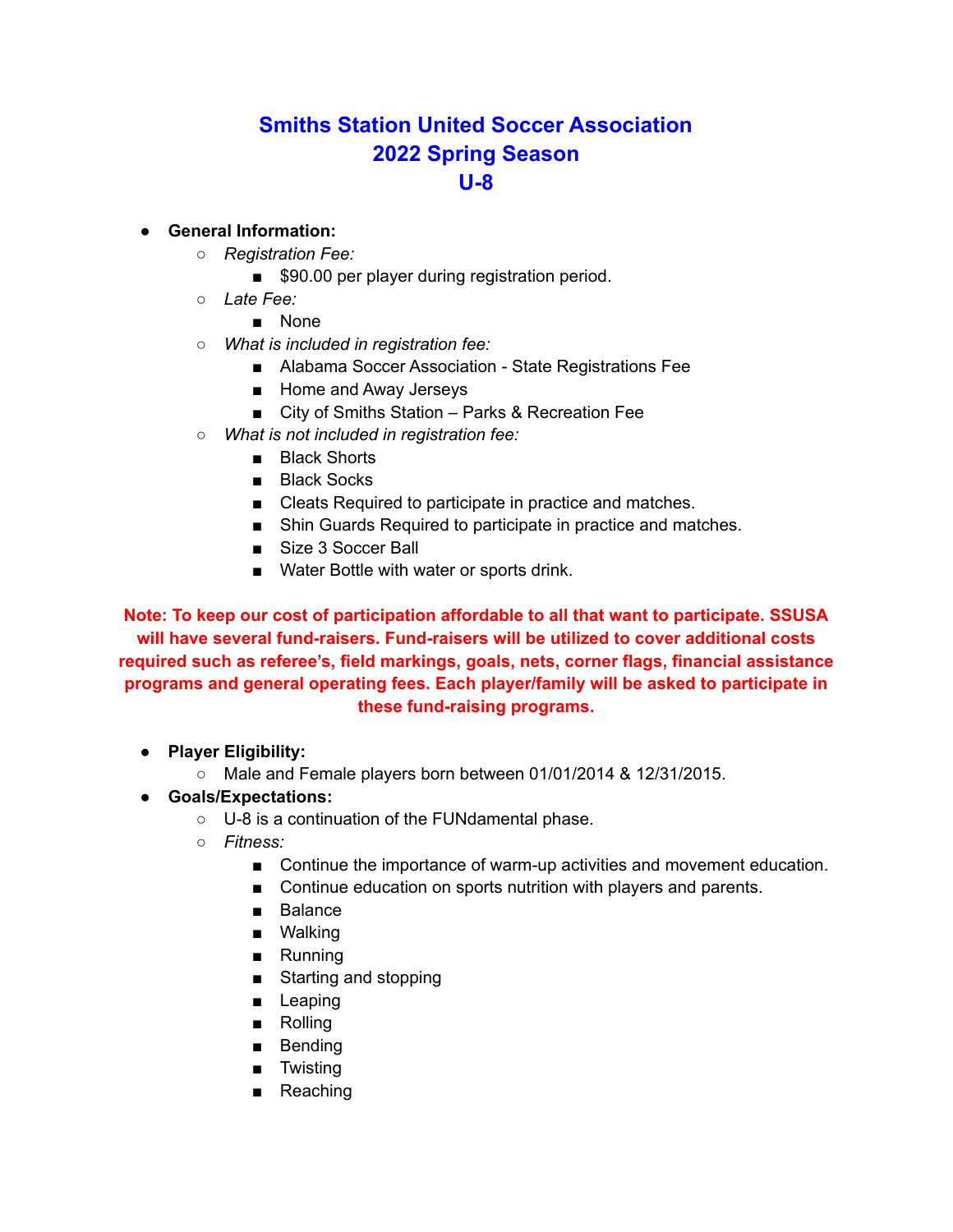- Eye-foot & hand-eye coordination
- Catching
- Throwing
- Pulling
- Pushing
- Agility
- *○ Technique:*
	- Experiment with the qualities of a rolling or spinning ball.
	- Introduce:
		- ball lifting
		- Juggling
		- block tackle
		- receiving ground balls with the inside and sole of the foot, shooting with the inside of the foot
		- toe passing and shooting
		- dribbling while changing direction.
	- Introduce the push pass.
- *Psychology:*
	- Encourage working in pairs
	- Sportsmanship
	- parental involvement
	- how to play
	- emotional management
	- Creativity
	- dynamic activities
	- participation of all players and a safe and fun environment.
	- Developing self-esteem activities should foster positive feedback and attainable positive success.
- *Tactics:*
	- Back line and forward line
	- 1v1 attack and choosing to dribble or pass.
	- Introduce the names of positions (fullbacks and forwards).
	- Institute matches of 2v1, 1v2, or 2v2
	- playing with the ball with a purpose
	- promote problem solving.

### ● **Practice:**

- Minimum once per week
- Maximum twice per week
- 45 60 Minutes per session on weekdays as field space allows
	- 6:00 to 8:00 at Smiths Station Sports Complex
	- Teams will share field space as needed.
- **● Matches:**
	- Saturday Mornings
	- 8 to 10 match season (weather permitting)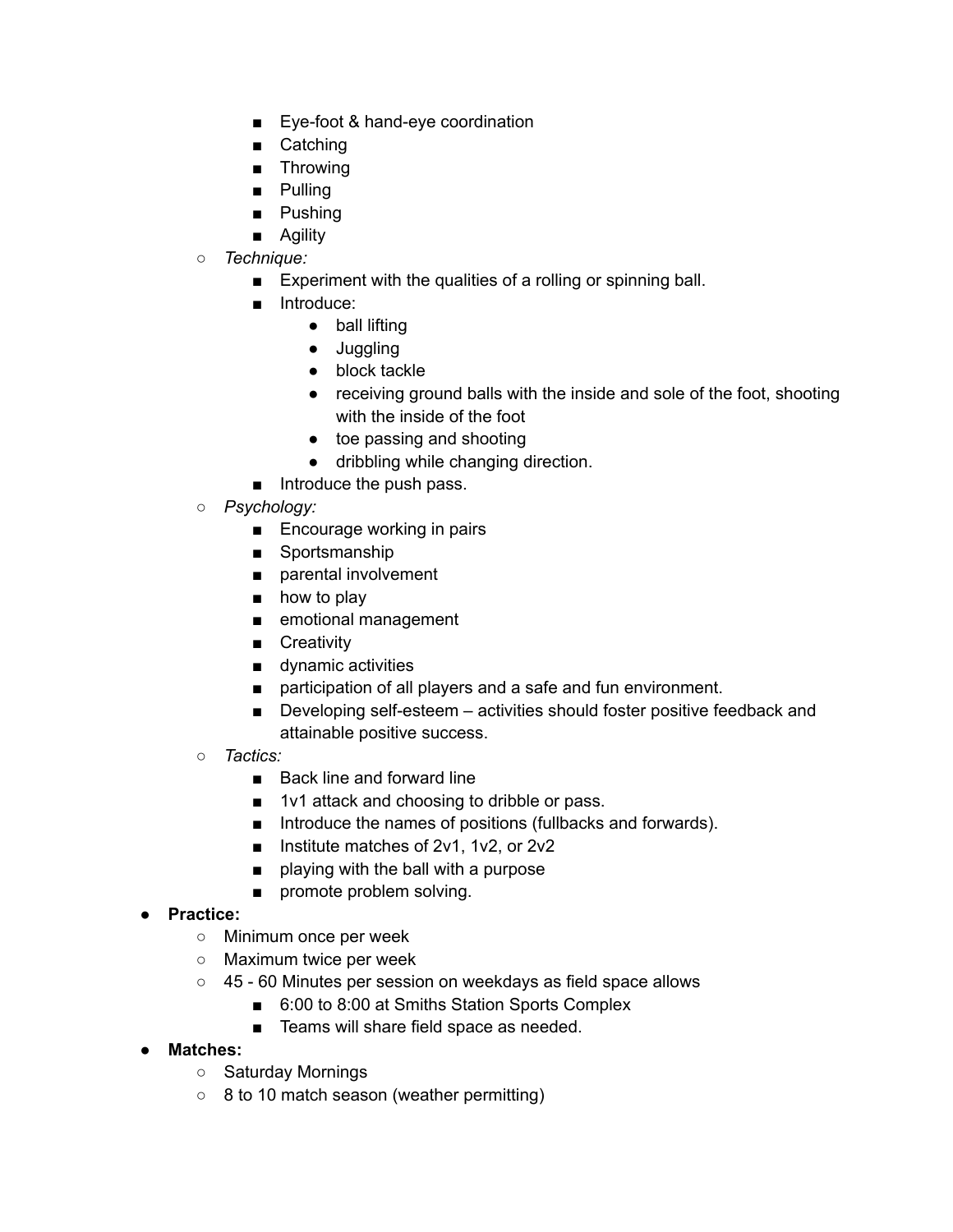- **Coaches:**
	- Parent/Volunteer
	- Coach Incentive Program:
		- Head Coach: \$20.00 voucher for Parent/Volunteer towards one (1) child's registration fees.
		- Assistant Coach: \$10
		- Coaches shirt.
			- Head Coach and one (1) Assistant Coach will receive a shirt.
		- Background Checks/Risk Management:
			- All coaches and volunteers must have background checks and be approved by Alabama Soccer Association Risk Management Program.
			- This includes completing concussion awareness on-line training.
		- US Soccer coaching grassroots license reimbursement
			- Provide a copy of your certificate and receive \$25 reimbursement
- **Draft:**
	- Yes, players shall attend two evaluations for coaches. Coaches will then select players.

### ● **End of Season Tournament:**

- Yes
- **Academy/All-Star Teams:**
	- Junior Academy is available for those interested.

## **Laws of the Game – Modified**

### ● **Law 1 - The Field of Play:**

- *○ Dimensions:*
	- The field of play must be rectangular.
	- The length of the touchline must be greater than the length of the goal line.
	- Length: 35 yards (105 feet)
	- Width: 25 yards (75 feet)
- *Field Markings:*
	- Distinctive lines not more than five (5) inches wide.
	- The field of play is divided into two (2) halves by a halfway line.
	- The center mark is indicated at the midpoint of the halfway line.
	- A circle with a radius of eight (8) yards is marked around it.
- *○ The Goal Area:*
	- Four (4) yards out from goal line x eight (8) yards wide
- *The Penalty Area:*
	- Ten  $(10)$  yards out from goal line x twenty  $(20)$  yards wide.
	- A penalty arc with a radius of six (6) yards from each penalty mark is drawn outside the penalty area.
- *The Penalty Mark:*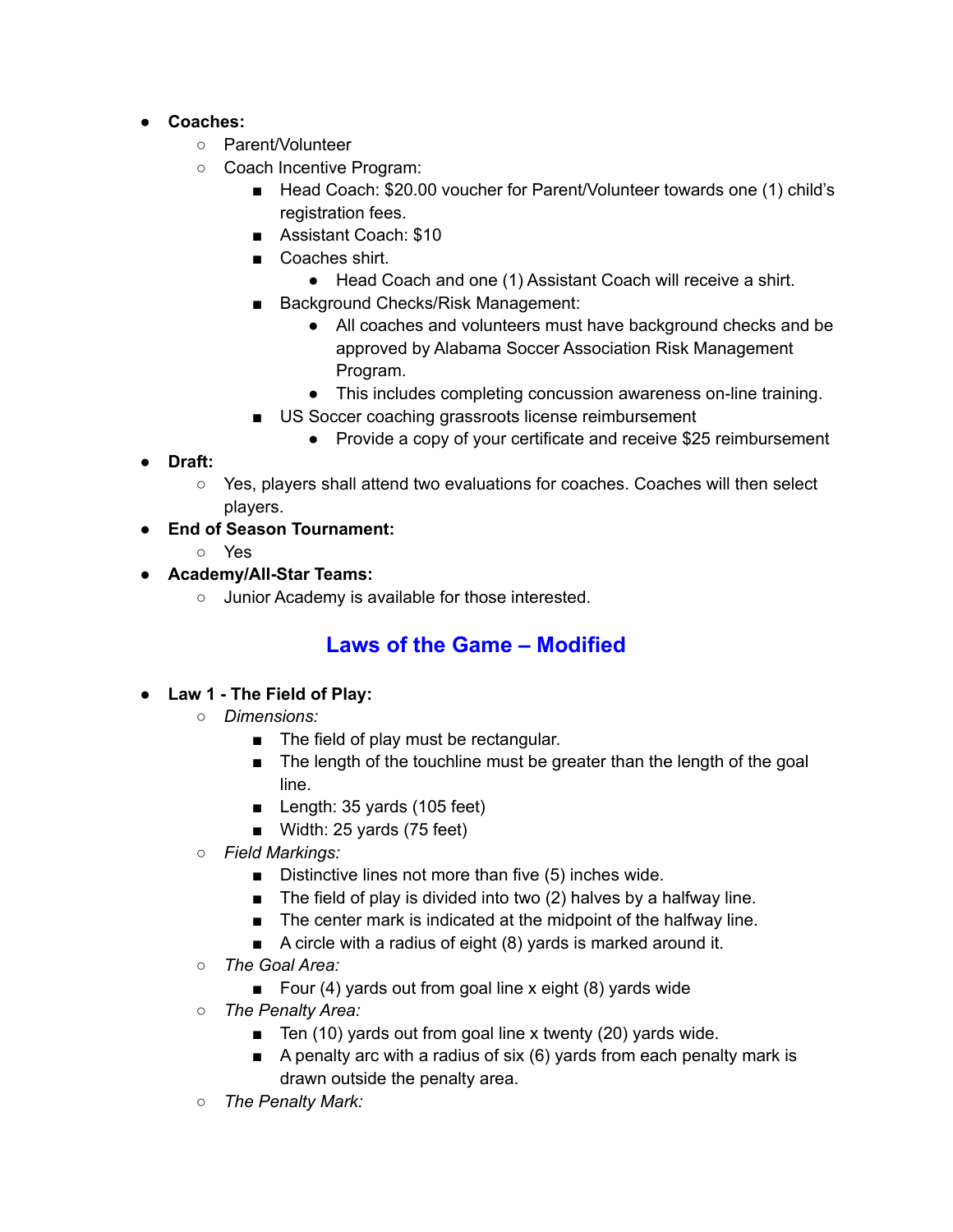- $\blacksquare$  Six (6) yards
- *Corner Flags:*
	- Conform to FIFA Laws of the Game.
- *Corner Arc:*
	- Conform to FIFA Laws of the Game.
- *Build Out Line:*
	- Equidistant between the top of the penalty area and the halfway line.
	- The build out line is used to promote playing the ball out of the back in an unpressured setting.
	- When the goalkeeper has the ball, either during play or from a goal kick, the opposing team must move behind the build out line.
	- At any time, the goalkeeper may pass, throw or roll the ball to a teammate, but the goalkeeper does so accepting the positioning of the opponents and the consequences of how play resumes.
	- *■ Punts or drop-kicks are not allowed as this would defeat the purpose of the build out line and reduces the opportunity to play out of the defending third in an unpressurized setting.*
	- After the ball is put into play, the opposing team can then cross the build out line and play resumes as normal.
- *Goals:*
	- Goals must be placed on the center of each goal line.
	- They consist of two upright post equidistant from the corners and joined at the top by a horizontal crossbar.
	- The recommended distance between the post is twelve (12) feet and the distance from the lower edge of the crossbar to the ground is six (6) feet.
	- **Safety: Goals must be anchored securely to the ground. Portable goals may only be used if they satisfy this requirement.**
- **Law 2 - The Ball:**
	- Size three (3).
	- The ball will need to be FIFA Quality.
- **Law 3 - The Number of Players:**
	- *○ Match:*
		- A match is played by two (2) teams, each consisting of not more than five (5) players, one of whom is the designated goalkeeper.
		- A match may not start or continue if either team consists of fewer than four (4) players.
	- *Substitutions:*
		- At any stoppage of play and unlimited.
		- *■ Note: If a player who is suspected to have a head injury shall leave the field of play for additional evaluation, a substitution can be made in that moment. Per U.S. Soccer's Concussion Initiative, if a player is suspected to have a head injury the referee is instructed to stop play to allow for treatment/evaluation as needed. If the player leaves the field of play for additional evaluation, a substitution can be made at that moment. The*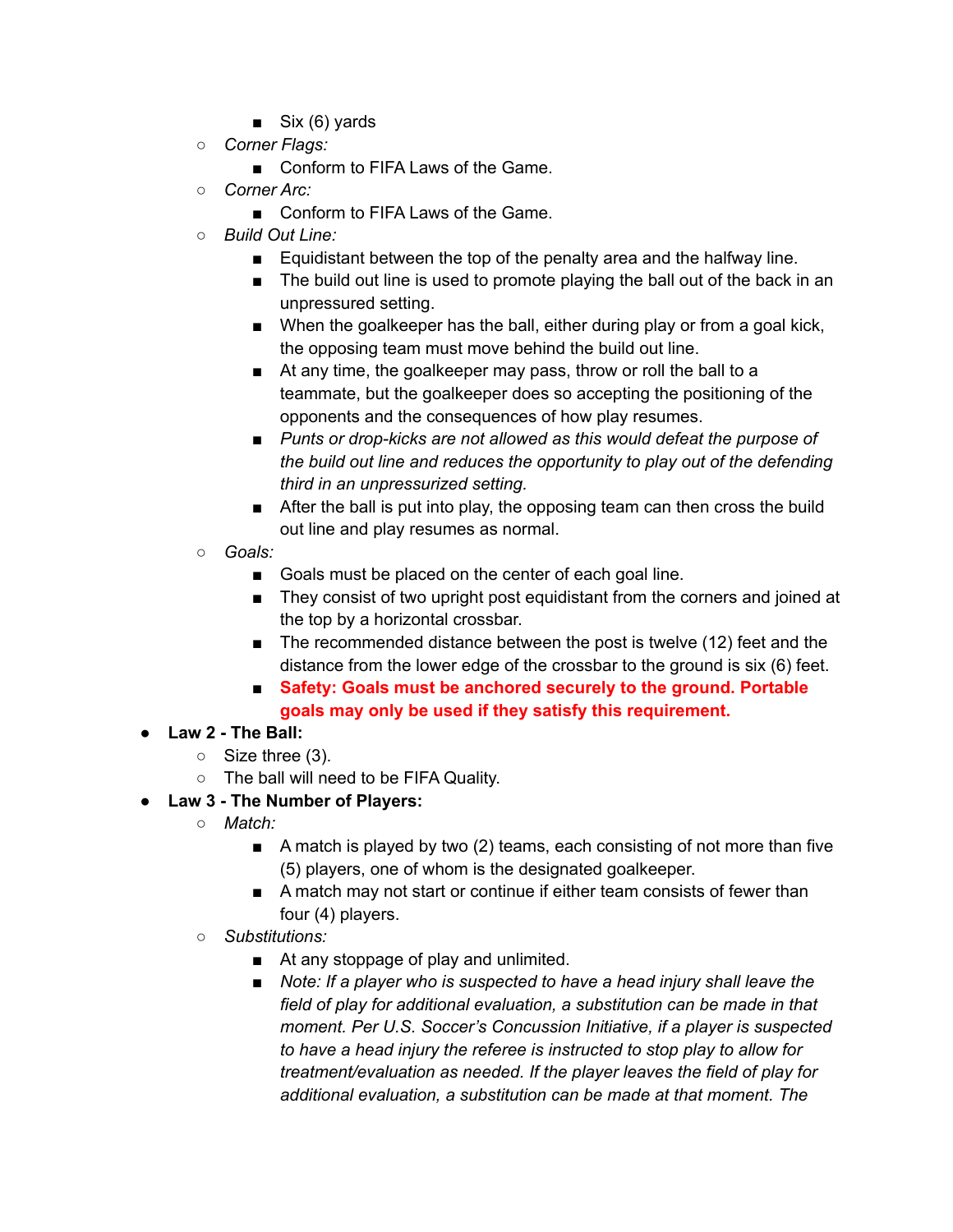*player with the suspected head injury may not return to the match unless a Healthcare Professional (HCP) or Certified Athletic Trainer (ATC) has cleared the player. Any coach or parent insisting on returning the player to the match without approved clearance will result in the referee ending the match.*

- *○ Playing Time:*
	- Each player SHALL play a minimum of 50% of the total playing time. It is the coach's responsibility to enforce this rule.
	- *■ Note: Coaches will be allowed the discretion on playing time for players that do not regularly attend practice/training sessions.*
- *○ Rosters:*
	- Minimum number of players on a roster shall be no less than nine (9) players.
	- Maximum number of players on a roster shall be no more than twelve (12) players.

### **● Law 4 - The Players Equipment:**

- Conform to FIFA Laws of the Game.
- Non-uniform clothing is allowed based on weather conditions, but uniforms must distinguish teams.
- *Note: If needed, teams can be distinguished by scrimmage vests.*
- Shin Guards are MANDATORY for both practice/training sessions and matches, and must be covered entirely by socks.
- **Safety: A player must not use equipment or wear anything that is dangerous to himself or another player (including any kind of jewelry; except for a medical alert bracelet).**
- **Law 5 - The Referee:**
	- Registered referee with a minimum U.S. Soccer certification of Grade 9 or parent, coach, assistant coach or volunteer.

### ● **Law 6 - The Other Match Officials:**

- None
- Optional: use registered Assistant Referees, if available. If registered Assistant Referees are not assigned, it is permissible to use club linesman/woman (preferably parents) to signal ball out of play only.
- **Law 7 - The Duration of the Match:**
	- $\circ$  The match shall be divided into two (2) halves of not more than twenty (20) minutes.
	- There shall be a half-time interval of up to ten (10) minutes.
	- No added time at the end of either half.
- **● Law 8 - The Start and Restart of Play:**
	- Conform to FIFA laws of the Game with the exception that the defending team is at least eight (8) yards from the ball until it is in play.
- **Law 9 -The Ball in and out of Play:**
	- Conform to FIFA Laws of the Game.
- **● Law 10 - The Method of Scoring:**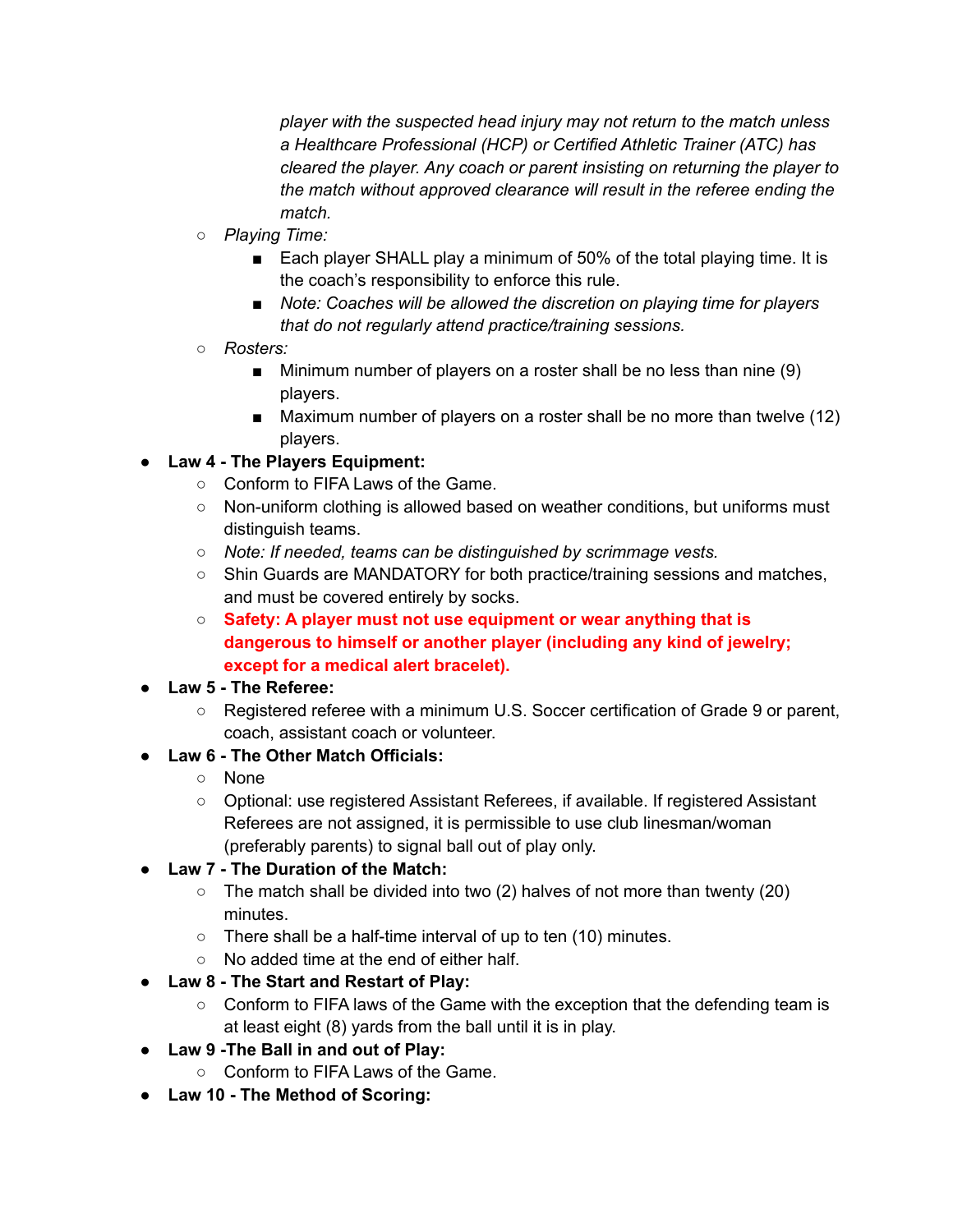- Conform to FIFA Laws of the Game.
- **● Law 11 - Offside:**
	- Conform to FIFA Laws of the Game with the exception that the build-out line also serves as an offside line.
	- Attackers cannot be penalized for an offside offense between the halfway line and the build-out line.
- **● Law 12 - Fouls and Misconduct:**
	- Conform to FIFA Laws of the Game with the exception that an indirect free kick is awarded to the opposing team at the spot of the offense if a goalkeeper punts or drop-kicks the ball.
	- $\circ$  If the punt occurs within the goal area, the indirect free kick should be taken on the goal area line parallel to the goal line at the nearest point to where the infringement occurred.
	- When a player deliberately heads the ball in a match, an indirect free kick should be awarded to the opposing team from the spot of the offense.
	- $\circ$  If the deliberate header occurs within the goal area, the indirect free kick should be taken on the goal area line parallel to the goal line at the point nearest to where the infringement occurred.
	- In all instances explain the infraction to the player.
	- No cards will be shown in the U-8 age group.
- **Law 13 - Free Kicks:**
	- Conform to FIFA Laws of the Game with the exception that the opponents are to be at least eight (8) yards away from the ball until it is kicked.
- **● Law 14 - The Penalty Kick:**
	- Conform to FIFA Laws of the Game with the exception that the penalty mark is Six (6) yards from the goal line.
- **Law 15 - The Throw-In:**
	- Conform to FIFA Laws of the Game.
- **Law 16 - The Goal Kick:**
	- Conform to FIFA Laws of the Game.
- **● Law 17 - The Corner Kick:**
	- Conform to FIFA Laws of the Game with the exception that opponents remain at least Eight (8) yards from the ball until it is kicked.
- **● Law 18 - The Technical Area:**
	- Coaches, managers and players not in play must remain in the technical area or on bench, with the exception when a coach is utilized as Referee or Match official.
	- $\circ$  No more than two (2) coaches/managers are allowed in the technical area during the matches.
- **Law 19 - The Substitution Area:**
	- Players that are wanting to enter the field of play must first enter the substitution area.